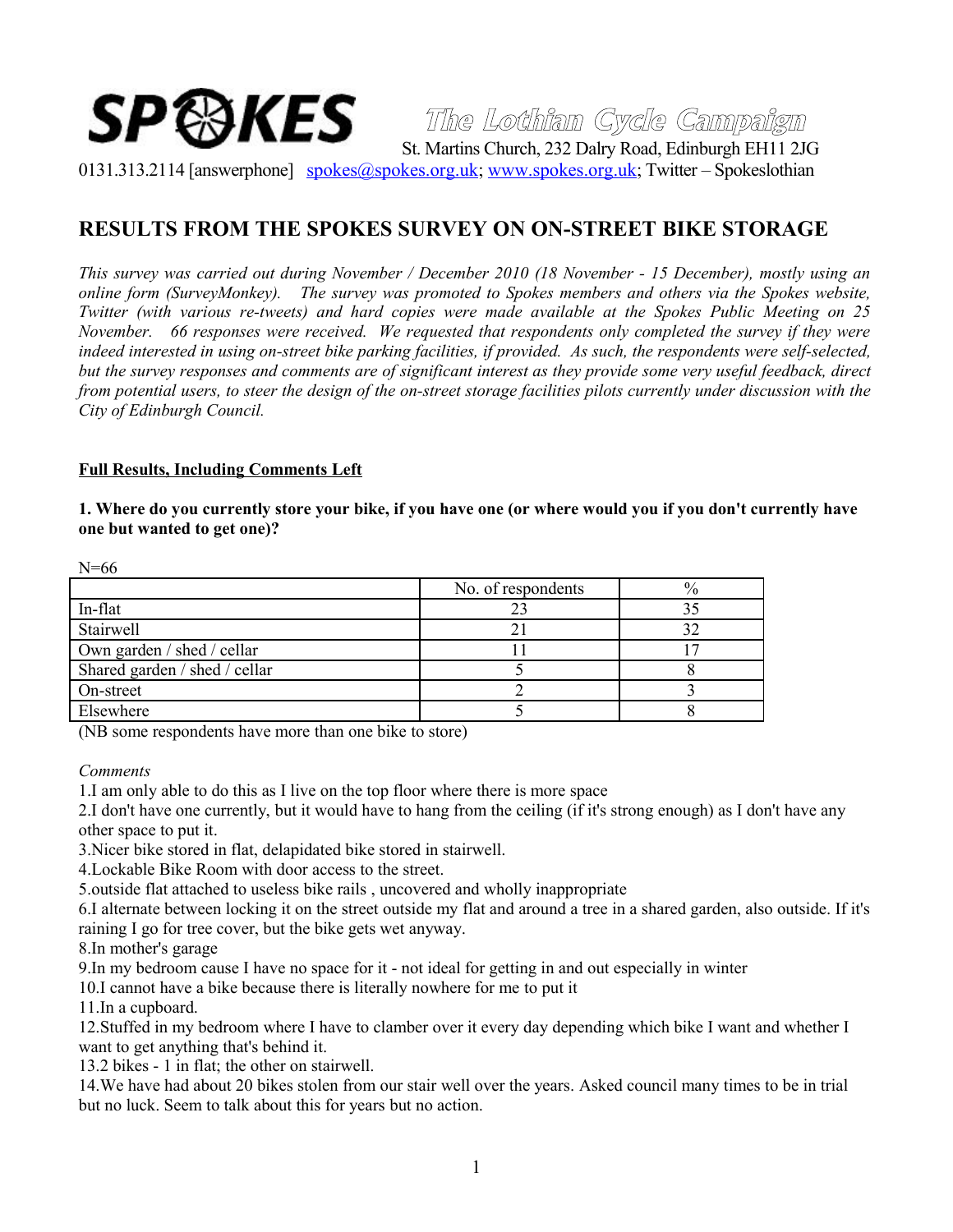15.I used to keep one in my stairwell until everything was stripped off it and only the frame was left as it was Dlocked to the banisters, on the second floor landing. Don't want to risk that happening to my new one! 16.I live in a tenement block in Marchmont, and while my husband and I (clog our kitchen up by) put our bikes inside our flat, there are a good 6 or so bikes blocking our entrance hall (and often the emergency exit/back stairs) 17.The stairwell of my tenement building is literally crowded with bikes, there are 7 in the entrance, 3 on the first floor stairwell expanding along the whole rail and beyond (making passing with bags quite difficult due to narrow corridor and wide handlebars), 2 more on the second floor, plus several more in flats.

18.currently in my bathroom

19.I have one in the flat and one in the stairwell.

20.Have more than one bike. Storage is a problem.

21.I am 70 and find hauling my bike up steps to the main door and then down steps to the cellar quite tough,

although the cellar is secure and dry

22.Neighbours don't like it, and too heavy to keep carrying up and down 46 stairs

23.It is difficult taking it through the shared stair and out into the back garden. Also, the bikes are not under cover. 24.Shared bike racks to rear of undercroft parking below flats. Hidden from any overlooking. Repeated thefts and vandalism because of this (free access from street despite being private land).

25.Our shed is in our back garden and we therefore have to get the bikes through the flat to use them. I would use my bike more if it were stored at the front of the flat.

# **2. Do you think on-street bike storage would be a good idea in principle, thinking about your own bike storage needs and those of your neighbours?**

|                       | . .<br>rocnondonta<br>NO.<br>$\sim$<br>uviits<br><u>vi</u><br>$\sim$ | $\Omega$ |
|-----------------------|----------------------------------------------------------------------|----------|
| $V_{\alpha}$<br>1 C D | ◡▵                                                                   | $\sim$   |
| Nc                    |                                                                      |          |

*Comments…*

1.As long as it allowed for specific allocation to the bike owner which was guaranteed for that person alone.

2.It would encourage me to use my bike more as it is a long way up to the top floor with my bike

3.but there's barely rooms for cars, so I'm not sure there would be room for bikes.

4.Only if storage is very secure.

5.I don't think it would be as secure, weatherproof or convenient as storage in the stairwell. I'd rather have a storage solution within the stairwell.

6.If bike was safe from weather and thieves it would be a great improvement. Save carrying bike up three flights to own flat

7.Definitely. There are about 8-10 bikes just in my flat either in the garden, right outside, or in the stairwell. Clearly there is a need, especially during the rainy months. I see far too many rusty chains out there that could've been avoided.

8.Provided it was completely secure, convenient to use and didn't cause problems for others

- 9.I would still be worried about theft though as my brother has a police secured box in his garden and it has been attempted to be broken into.
- 10.But only if it was very secure
- 11.We have a large brick bin storage thing in the grounds of the flat, which are unused. These could be converted to bike storage..
- 12.This would be ideal as I have very little space and the garden shed has regularly been broken into and items (including a bike) been stolen from it. Security is a huge issue which is why I keep my bikes in the house.

13.Definitely would improve safety

- 14.I have no back garden and can't keep it in the stairwell for safety, my flatmate has a bike too and in a tenement flat two mountain bikes take up a lot of room. Would be a great facility to have as long as it wasn't ridiculously expensive.
- 15.DEFINITELY!! There's a real need in Marchmont, where there are hundreds of bike users, many who resort to chaining their bikes to stairs (inside and outside)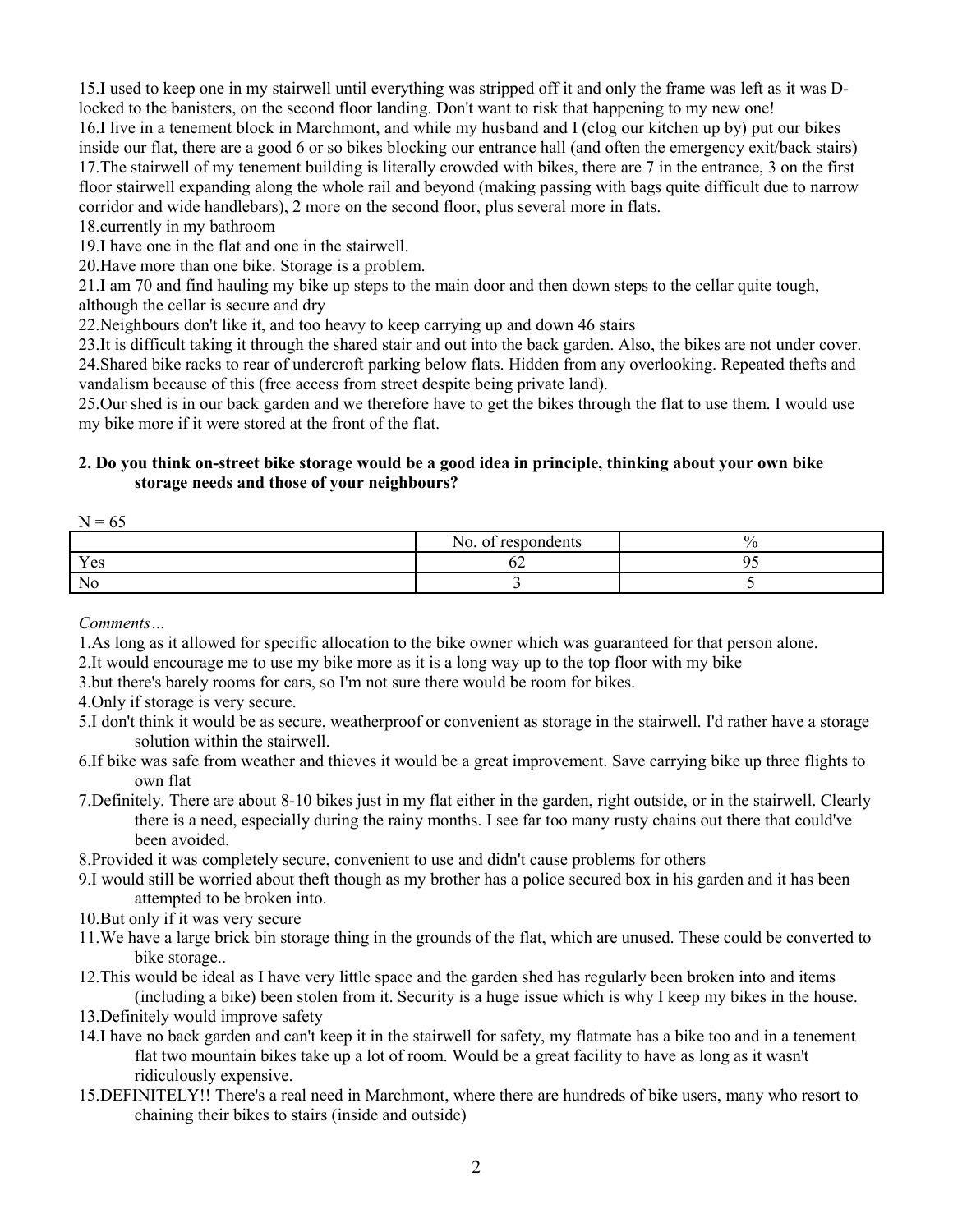- 16.As long as it is secure and sheltered it should be fine. Besides, I cannot see why private car owners have the right to park their vehicles on public space for free or for a ridiculous amount, and clean transport vehicles like bikes can barely find a secure enough place to do it in the street.
- 17.Several neighbours park bikes in the stair. A few have been stolen in the last couple of years usually by someone breaking the bannister rail
- 18.I would like to get a cargo-carrying trike for me, my 2 young daughters and shopping. It would be impossible to store one in the garden because 1) the gate is too narrow; and 2) cars are parked bumper-to-bumper in the road so we couldn't get a trike into the gateway.
- 19.I live in a tenement that has a narrow stairwell. There is not enough room to leave bikes without them sticking into the stairs, which is quite dangerous, but as there is not enough cellar space, tenants inevitably lock their bikes to the banisters. Which in turn makes it hard to get bikes out of the cellar and up to the entrance. We could REALLY use a covered outside facility.
- 20.Would be worried about capacity, security, damage, deterioration, etc.
- 21.vandalism and theft are the main problems. I have lived in London where on street storage with fixed racks works well but every so often there is a spate of vandalism/theft. It works best if racks are in places where they are overlooked.
- 22.For overnight, yes. But for longer than that, there is a risk of theft or vandalism, or weather damage (if not enclosed).
- 23.I often visit people in tenement flats and parking in stairs or in flats is a regular problem and sometimes leads to problems with neighbours. On-street bike lockers would be a great advantage. On-street parking for bicycles with Sheffield racks would be good, but the security of on-street bike lockers would be ideal. They would greatly encourage bicycle use while simultaneously discouraging car use.
- 24.I would need it to be secure and sheltered, though (computer, lights, rust avoidance...).

25.It would be fantastic and could benefit a lot of people in our council estate (Redbraes, off Broughton Road)

26. But it would need to be secure to protect against theft, vandalism and damage.

27. What about spaces in shared gardens?

**3. One possibility might be to install storage facilities (racks or possibly some type of covered facility) using a couple of parking spaces in a street. How far would be reasonable to have to walk from your home's street entrance to get a bike from the on-street store?**

| $\cdots$        |                    |      |
|-----------------|--------------------|------|
|                 | No. of respondents | $\%$ |
| 50 <sub>m</sub> |                    |      |
| 100m            |                    |      |
| 200m            |                    |      |
| Other           |                    |      |

*Comments…*

 $N = 65$ 

1.My area is quite built up, so it would make sense to have a communal storage rather than one or two sets, but possibly that wouldn't work, so probably 200m would be fine.

- 2.Small and more frequent on-street storage would be more useful and encourage more people to use the facilities.
- 3.I would be willing to walk further, however, again it would have to be ridiculously secure as thieves would still try... I am not sure I would feel confident in leaving my bike there.
- 4.Distance is not so bad for convenience but knowing it is nearby where you can possibly keep an eye on it would put my mind at ease rather than constantly fretting to see whether my bike has been stolen or vandalised.
- 5.I use my bike because it's quicker to get to work as I just hop on it and go but if it was more than 50m I might as well use my car as it is never parker further than that.
- 6.As long as it was very secure, and covered.
- 8.How far depends on how secure it is. I'd walk further for a more secure, enclosed, store.

9.No further than the distance a car driver would expect to walk to their car - perhaps there's data on that. 10.If the store is secure, wouldn't mind how far it was.

11.They'd have to be this close together in tenement areas for there to be enough of them, anyway.

12.I would be concerned about security if the store wasn't in site of my flat

3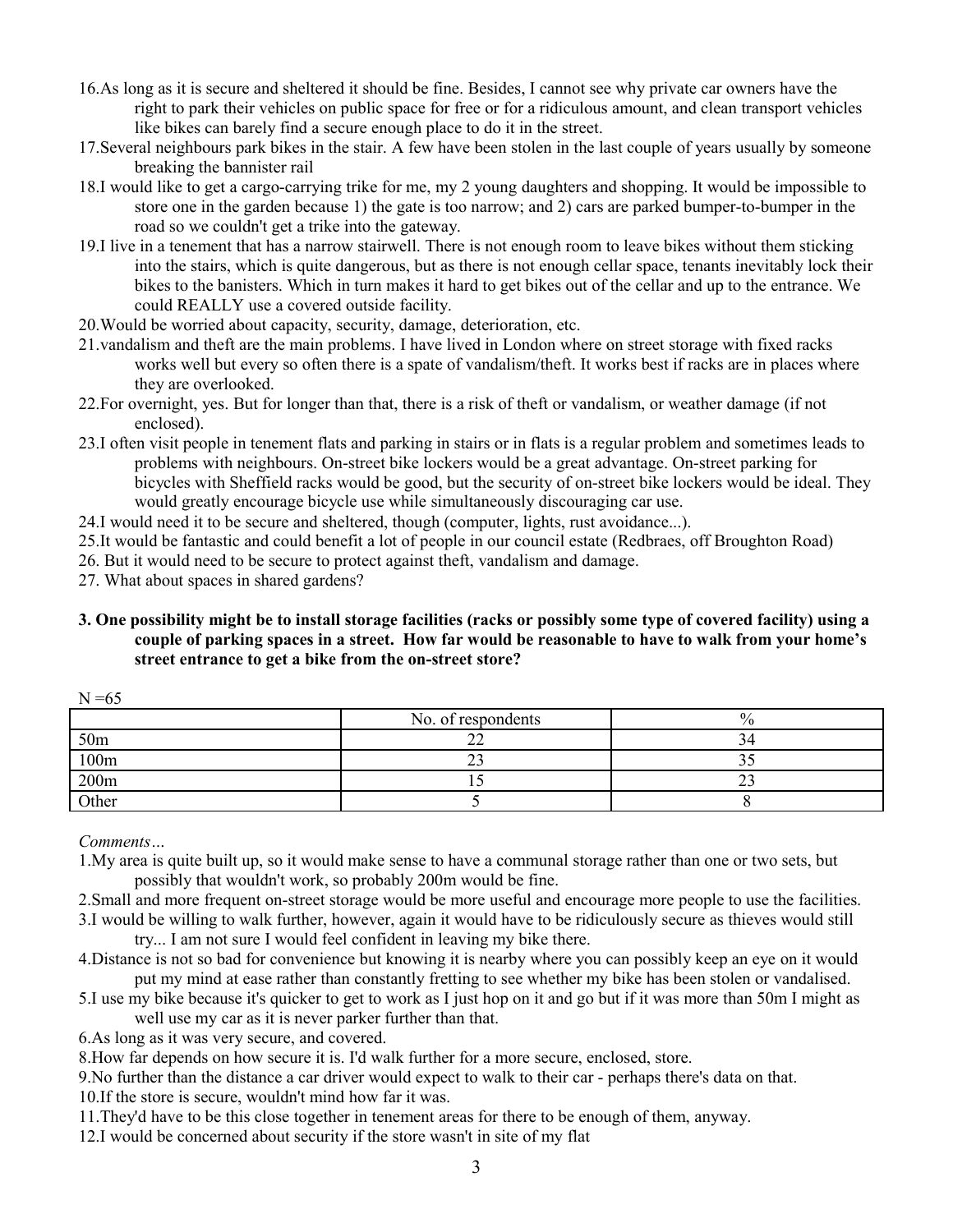- 13. 100m is reasonable, but given there is car parking outside every flat, there should be bike parking outside at least every 1 in 5 blocks.
- **4. Given that enclosed / lockable containers might make installation less likely (design / aesthetic and management issues, as well as cost)... realistically, what level of security from theft do you think would be necessary for the storage to be an attractive option for you, compared to current storage options? [tick all that apply]**

|  | ٠<br>I |  |
|--|--------|--|
|  |        |  |

|                                                                          | No. of  | $\frac{6}{9}$ |
|--------------------------------------------------------------------------|---------|---------------|
|                                                                          | respond |               |
|                                                                          | ents    |               |
| Something that a bike frame and wheels could be secured to, using        | 19      | 29            |
| owner's lock(s) (e.g., Sheffield racks, as currently used on             |         |               |
| pavements around Edinburgh)                                              |         |               |
| Something that encloses bikes to some degree, with owners responsible    | 25      | 38            |
| for making them secure with locks                                        |         |               |
| Enclosed and lockable communal containers (e.g., a bike shed with keys / | 35      | 53            |
| PINs for access)                                                         |         |               |
| Enclosed and lockable individual containers (e.g., lockers)              | 26      | 39            |

*Comments…*

1.I wouldn't lock my bike up outside if it wasn't covered.

- 2.People should be responsible for the security of their own bikes. If there were communal keys, PINs, etc., and an external party got access to them, then any communal security features would be rendered pointless.
- 3.At this point anything with a permanent rain cover is an attractive option. Also some signs posting 'security camera' - and maybe an actual CC camera! - are helpful. I sometimes lock my bike outside a nearby building that has security cameras, but it's not covered from the rain there either. I think a simple 'bus shelter for bikes' type design would be a good start for 'commuter' bikes.
- 4.in the view of CCTV
- 5.Part of the problem with security for bikes (given insurance will not cover a locked bike on the street, as far as I know, especially for higher value bikes) is that someone with a cheap bike can gain access to a communal area and abuse that access to steal bikes. On a separate train of thought, the number of bikes I have seen around with rusty chains/parts etc is unimaginable. Because the most of people that use bikes for commuting have a cheap bike they tend to not know much about maintenance and having something enclosed is more protective of the bike.
- 6.My main reason for wanting storage is to protect my bike from the rain. I can securely lock it to a lampost but its getting rusty!
- 7.Would need to be as secure as currently available options and something which did not invalidate insurance policies. So just racks possibly not enough for overnight use. Have back green storage options been considered?
- 8.It would need to be facility that the bike was locked inside of, bike thieves can and will strip down a bike of all it's bits as they did with mine.
- 9.Obviously we'd have to see how this went in terms of bike theft; a lockable container in which the owner could use their own locks inside AS WELL would be much more desirable.
- 10.A communal bike shed with keys/PINs would be ideal, as long as it has fixed racks to lock the bike to. In any case, it should be sheltered from the rain.
- 11.Ensure that there's enough space for trikes etc. between or at the end of sheffield racks
- 12.This could also allow prams to be stored, as that is also a problem for people in higher flats.
- 13.The important thing is that vandals can't stomp the wheels
- 14.Enclosed individual containers would be best.
- 15.Something lockable and covered would be ideal. Buggies and pushchairs could also be stored there, locked to sheffield stands etc.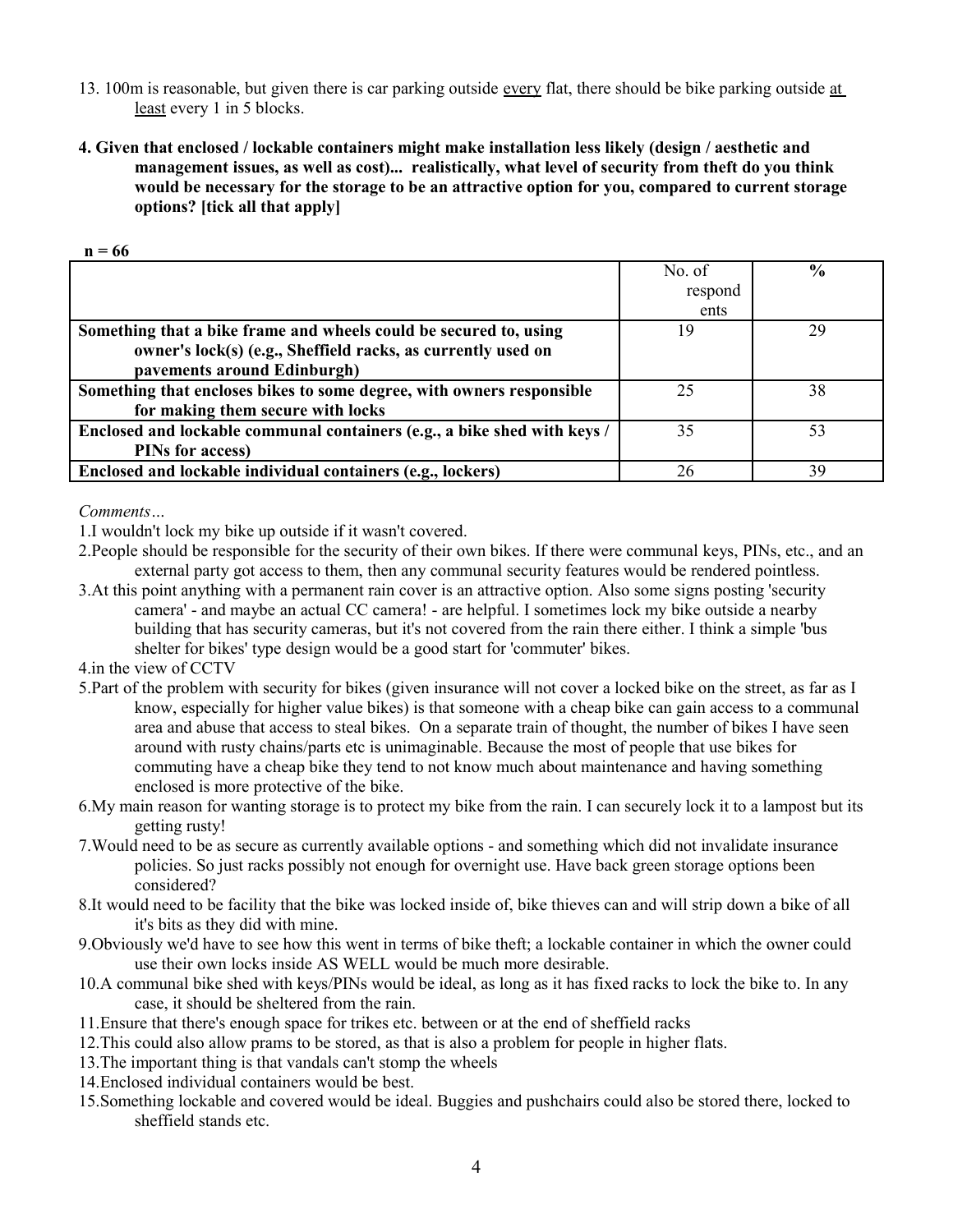- 16.I would not be willing to use on-street storage that was not weatherproof and met the requirements of my insurance, which means not being classed as "outside" overnight. Enclosed and lockable communal containers would only be acceptable if there was something inside the communal containers for bikes to be individually secured to. Otherwise you're relying on every other user to never disclose the PIN, lose the key, steal your bike etc.
- 17. Users should be required to register (with ID) and pay a deposit for key / pin-card, to ensure that resources are granted only to genuine users and to discourage infiltration / access by thieves.
- 18. Need a degree of weather-proofing and appropriate siting will let, not too easily vandalised.
- 19. A Sheffield rack with a roof for the rain.

## **5. Thinking about the street where you live, ideally, should bikes in any on-street storage facility be …...?**

|                          | respondents<br>-OI<br>NO. | ∕ ()                         |
|--------------------------|---------------------------|------------------------------|
| Visible to<br>passers-by | ╯                         | - -<br>$\tilde{\phantom{a}}$ |
| Out of sight             | ∼                         | 44                           |

*Comments...*

1.Not ideal in the area where I live - bet there will be issues around visual impact!

2.Ideally out of sight but this may be hard to achieve

3.They wouldn't be able to be out of sight on my street.

4.It really is not a problem for me but the aesthetics might be an issue for non cyclists

5.Not only should shelters be enclosed to keep bikes out of site, and thus remove temptation, but it would also help protect bikes from the weather.

6.Ideally out of sight, but to be honest something is better than nothing and just a simple covered bike shelter would be a good start.

7.This is a difficult one - being visible to passers by makes it more obvious that they are there but makes it safer after dark etc. Being out of sight may make them less likely to attract casual vandalism.

8.no opinion as long as secure

9.difficult one, but thieves would go looking for them and would find out about their existence so would then have privacy to steal them if out of sight, so in sight would be better!

10.Don't know, would want to see research about which discouraged theft

12.Ideally unseen, the less conspicuous the better.

13.Although maybe providing a temptation to thieves, visibility is on balance probably best as people would notice if anything untoward is happening and possibly from a security viewpoint as I'd imagine people against them would argue that explosives could be hidden in them otherwise.

14.Visible will make them more secure & encourage their use

16.why out of sight? cars aren't. Also: I hope that visibility would deter theft.

17.It would probably not be realistic to have them out of sight.

19.Our square is overlooked on all four sides which acts as a deterrent to theft.

20.As noted above, I have undercover private bike racks with my flat. However they are not overlooked at all, and there is persistent vandalism and theft.

21.Out of sight to passers-by, within view of people living in the block

22. The facility should be visible to encourage passive surveillance by passers-by. Unsure about the visibility of bikes inside, if not locked container – might attract vandalism by drunks etc?

23. Bike storage visible; bikes perhaps less visible (e.g., shelter with back-to-front access')

24. I could store my every-day bike on-street if it was covered. My special bike would need to be out of sight and secured well.

# **6. Bearing in mind that designs involving roofs etc might make the necessary permissions less likely, as well as being more expensive. What level of weather protection would be necessary, for the storage to be attractive compared to your existing options?**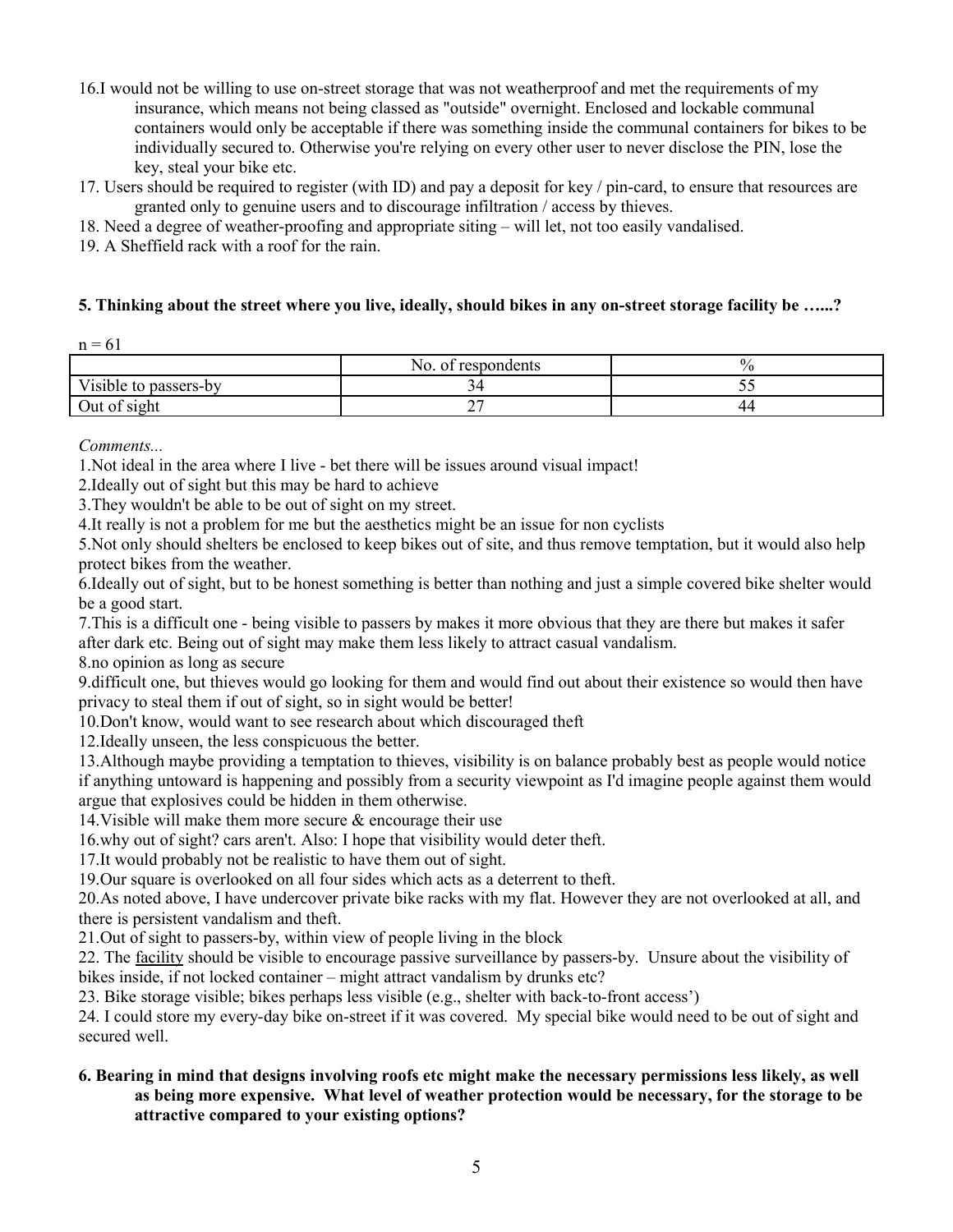| ,,,,,                                                                                         |                    |               |
|-----------------------------------------------------------------------------------------------|--------------------|---------------|
|                                                                                               | No. of respondents | $\frac{0}{0}$ |
| Uncovered is fine, if the design means it's possible to secure<br>bikes adequately with locks |                    |               |
| Covered racks would be good to keep rain off                                                  |                    |               |
| I'd only use it if it was enclosed                                                            |                    |               |

## *Comments…*

**N = 66**

1.Covered is fine so long as the covering is adequate taking into account driving rain

2.Many people have bikes costing several hundred pounds. Enclosure is the only option in this case.

4.Leaving bikes uncovered and open to the rain will put people off as water can rust the bike and chains.

5.But I'm sure that others in my block (ie the ones who leave their bikes in the way downstairs!) would be prepared to use an uncovered rack.

6.Although enclosed should be the ideal option.

7.The damp weather in Scotland makes leaving bikes in an uncovered space really unattractive; they rust really quickly.

8.I could leave bike outside now, locked, and secure, but not enclosed. If covered rack would keep wind from blowing rain and snow, that would definitely be acceptable.

9.I would need it to be secure and sheltered, though (computer, lights, rust avoidance...).

10.My bike really suffers from being stored outside. There's no advantage having bike racks here unless they are covered, as we have a plethora of railings to attach bikes to.

11. Would be willing to pay rent for a good quality secure facility of £20-£50.year, i.e., under £1/week.

12. Uncovered only attractive for temporary storage, not long-term

# **7. Thinking about the street where you live, and bearing in mind the costs of installation and management, how important would CCTV coverage be?**

|                         | No. of respondents | $\frac{0}{0}$ |
|-------------------------|--------------------|---------------|
| Not very important      |                    | 4ľ            |
| Potentially a good idea |                    | 4¢            |
| Important               |                    |               |
| Very important          |                    |               |

*Comments…*

1.CCTV has been shown to have relatively little impact on bike thieves, and many other residents may view it as overly intrusive.

2.Theft is fairly rife in my area of town and because in the past I have been victim of robbery from the shed, CCTV would be very important in my opinion as it acts partly as a deterrent and if it fails as such would be invaluable in the recovery of any stolen goods.

3.Would prefer covered storage than cctv

4.Lockable sheds are more of a deterrent than CCTV.

5.But not vital

6.Depends on how secure it is - if just open racks then CCTV might be good, but I'd rather have enclosed storage so that bikes are more secure themselves and then CCTV isn't necessary

7.That won't stop people trying to steel the bikes if they want to steel them.

- 8.only useful if followed up never followed up in my experience for bike vandalism or theft. Better to make sure owners get their bikes security marked
- 9.Near the Police station, but not staffed in the evening or weekend.
- 10.If the storage was not a lockable shed then I would be more likely to use it if there was cctv
- 11.I live right behind a police station but if I didn't, cctv would be more important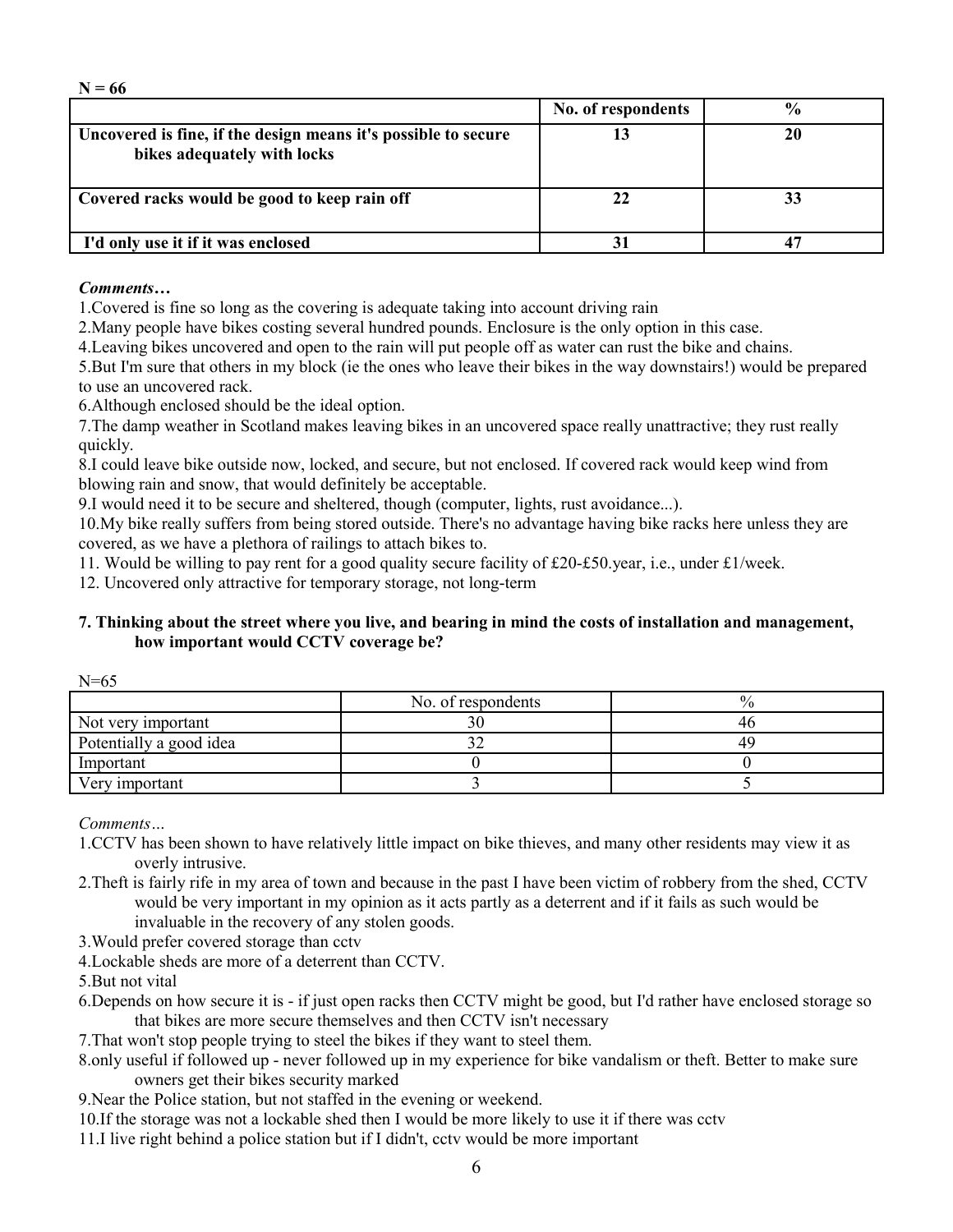- 12. Again, if there was a monthly / annual rent or a deposit this should be affordable and webcam-style cameras are cheap.
- 13. CCTV only installed temporarily in theft blackspots.
- **8.** *People have different views on bike storage. Various factors need to be considered: de-cluttering stairwells and streets of bikes; loss of parking spaces (though better cycle storage for everyday cycling may actually help by encouraging some people to cease owning / using a car); possibly, young people hanging around in open bike shelters (though design - e.g., vertical bike storage - may mean they're only attractive for storing bikes).*

**Thinking about your area, do you think others living near you would, on balance, be in favour of providing more bike storage in the form of some type of on-street facility (e.g., racks, possibly covered)?**

N=65

|            | No. of responses |          |
|------------|------------------|----------|
| Yes        | $\sim$ $\sim$    | 20       |
| No         |                  |          |
| Don't know |                  | ⌒⌒<br>40 |

*Comments…*

- 1.Hopefully. Port of Leith Housing Association has houses around here, so they may well be interested.
- 2.Many see the idea of bike storage visible on the street in any form as unacceptable, but then they probably do not use a bicycle at the moment. Future rising fuel costs may change attitudes.
- 3.Definitely. Like I said there are the same bikes locked up outside regularly, either in the garden or on metal racks on the street.
- 4.I don't know any other cyclists nearby, but I don't know if my neighbours would be against the idea.
- 5.As previously mentioned, many of the people that live in my area will agree that security is a huge issue. Anywhere that is a shelter seems to attract crowds of drunk young people who cannot help but damage the environment around them. In addition to that, they will agree with my concerns of security for the more vindictive theft of bikes.
- 6.It is a topic discussed among all sorts of people on my street, with or without bikes of their own, and I hear strong support for such provision.
- 7.As far as I'm aware, we don't currently have a problem with 'loitering youths' in our area. (Unless you count the students!!) I wouldn't have thought that building the covered bike racks would create a problem.
- 8.in the private estate that I live in, there are ample racks for bikes to be stored outside in all weather. This satisfies most people, however the very high rate of theft that I experienced from using these facilities mean that I don't find it acceptable. People who are not aware of the theft issues (until it hits them next) don't mind what there is.

9.Most car drivers won't be happy, but many cyclists will.

- 10.I live on a quiet, older residential street off Viewforth. While there are some rented flats there I think that some of the existing homeowners would be very opposed to it. The street is a cul-de-sac which would allow for a good spot at the end of the street. However, I would imagine some people would object to the storage detracting from the character of the street.
- 11.I think that cycle users would be very happy to have covered storage space available. But inevitably I also imagine that if these were to mean reduced car parking spaces there might be some opposition, as car parking space is also in short supply.
- 12.Tenement (non-bike owners) neighbours would be pleased to have bikes taken away from stair. Most do not own car, so would have no reason to complain about fewer car parking spaces.
- 13.Some kind of communal storage area with a lock would deter people using it as a gathering point.
- 14.There is space in our stair to lock bikes and people feel very strongly about parking availability. Other people in different stairs probably feel differently
- 15. Yes, but I think it would need to be more secure than just plain racks, but more racks never hurts.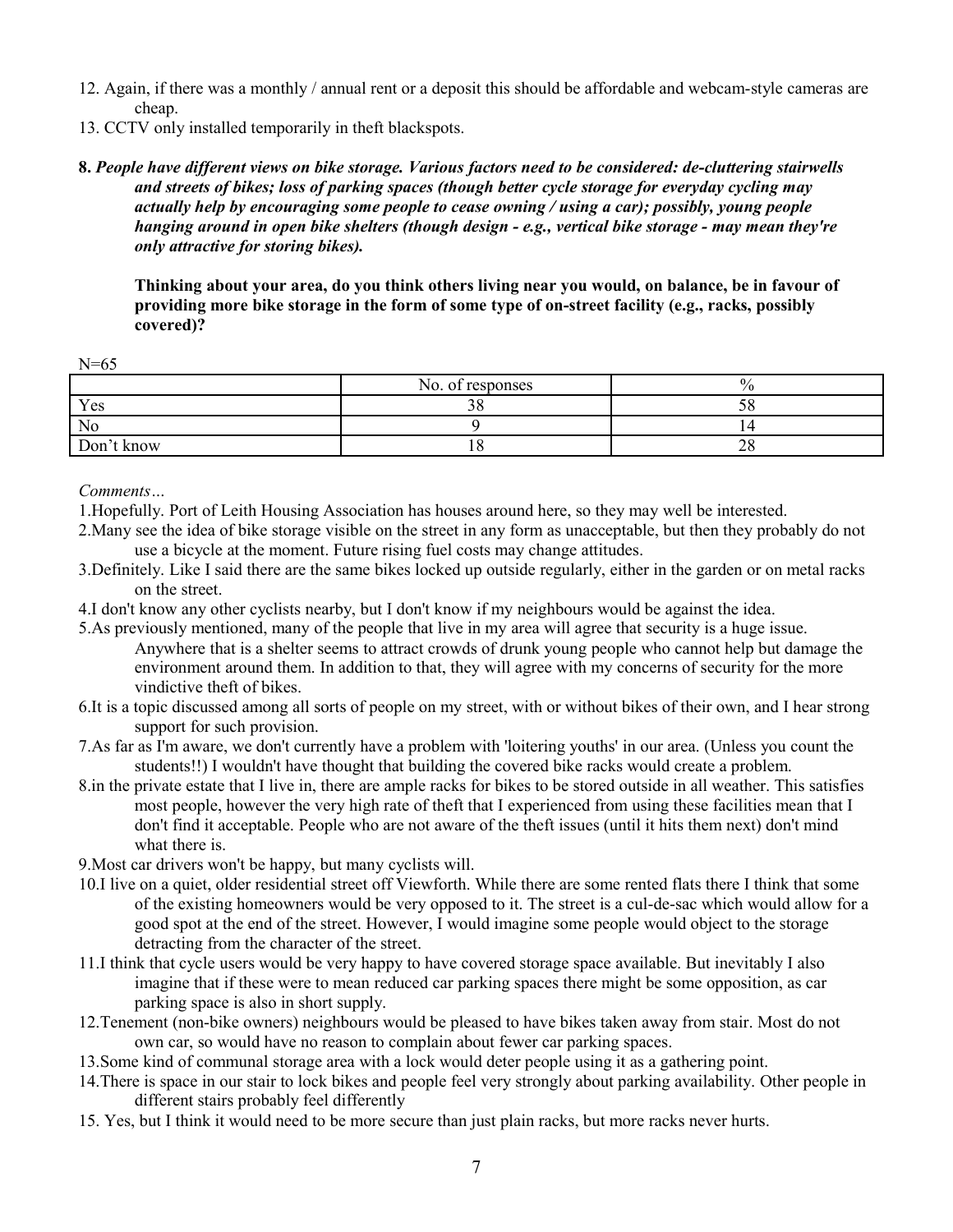# **9. If on-street storage (with overnight use in mind) was installed using Sheffield Stands racks or similar, in an area where it could clearly be seen, would you use it in preference to your current storage option(s)?**

| ___<br>v<br>۰.<br>۰.<br>v |  |
|---------------------------|--|
|---------------------------|--|

|                        | No. of responses |  |
|------------------------|------------------|--|
| Yes, even if uncovered |                  |  |
| Yes, if covered        |                  |  |
| N <sub>0</sub>         |                  |  |
| Maybe                  |                  |  |

*Comments…*

1.But only if my insurance covered it.

- 2.Again, many people have bikes costing several hundred pounds. These need to be out of site so as not to tempt professional thieves or opportunists, and need to be protected from the weather so the mechanical integrity of the bike is not affected.
- 3.If it was enclosed and at least equivalent to my current storage
- 4.only because my bikes are both expensive and i have been the victim of crime twice in one year so I am very synical. I would only use it if it had been proven that it was safe. i.e no thefts. If I had a cheaper bike that thieves wouldn't be so interested in then i might.
- 5.Shiny bikes in plain view in a non central (ie, not very busy) location in my opinion will attract the bad kind of attention.
- 6.Just don't think my bike would be safe, during the day, let alone at night.
- 7.I might not always use it nor would I leave my bike there when I am away for more than a couple of days.
- 8.We actually chose our flat (which we own) on the basis that there was space inside it for bikes, and only one flight to carry them up. If the racks already existed, we would have had a far greater selection of flats to choose between!!

Again, I really do feel that many of the other bike users in our area would be even more likely to use the racks, especially if they were covered, but even if they're not.

- 9.I would keep my bike indoors if there is no enclosure.
- 10.I would be concerned about theft as I know of several people who have had bikes stolen in the central Edinburgh region.
- 11.Sometimes...especially if I was only storing the bike for a short while. I'd be more likely to use storage racks when visiting friends who live in tenement flats
- 12.if I felt bike was safe, yes. I use uncovered racks in London in safe areas, not in others.
	- Could you run a competition to get innovation in to design and ideas for preventing bike theft the London Design Centre did this some time ago and there were some interesting ideas which now that cycling is more popular might be worth looking at again.
- 13.At present, my shared back green is quite secure, but uncovered, so my main interest in is covered/enclosed solutions. I can see if I lived in a different area that just secure parking would also be attractive.
- 14.Possibly yes even if uncovered current bike store suffers frequent vandalism and theft to bikes; although currently undercover, would rather have a rusty bike then no bike...
- 15.If it was deemed adequate by my insurance company, and I had peace of mind that it was secure, and my neighbours objected to me keeping my bike in the stair, then on-street storage would be worth looking at
- 16. Would need to be covered (rain / rust) and in a secure container / shed. Am still willing to pay!
- 17. Useful as overspill area if own storage too full!
- 18. The Council will currently install compost bins in shared garden for tenements. What about installing covered locking spaces for bikes in the gardens too?

# **10. Other, Final Comments Left by Respondents**